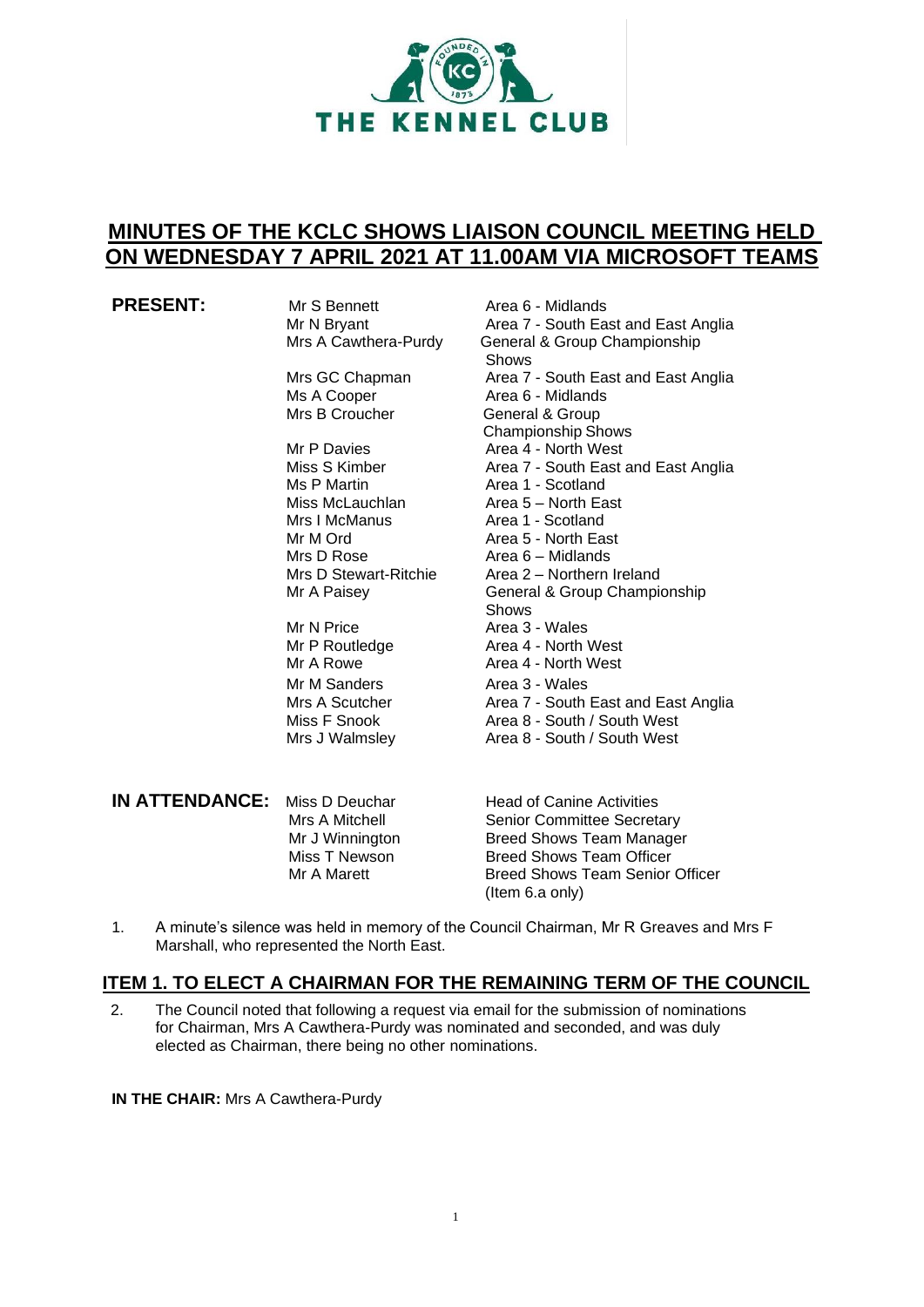

## **ITEM 2. TO ELECT A VICE-CHAIRMAN FOR THE REMAINING TERM OF THE COUNCIL**

3. The Council noted that following a similar process as for the election of a Chairman, Mr D Bell and Mr S Bennett were nominated and seconded, and therefore a ballot was undertaken with Mr Bennett taking the position of Vice-Chairman.

## **ITEM 3. TO ELECT A MEMBER FOR THE SHOW EXECUTIVE COMMITTEE FOR THE REMAINING TERM OF THE COUNCIL**

4. Mr Bennett was proposed and seconded for the role of Council representative for the Show Executive Committee and therefore duly elected to the role.

## **ITEM 4. APOLOGIES FOR ABSENCE**

- 5. Apologies were received from Mr D Bell, Mr P Broadbent, Mrs Y Burchell, MrsS Duffin, Dr SA Marshall, Mrs A Moss, Mr EA Webster. It was noted that Mr J McCreath was not present.
- 6. All new members of the Council were introduced by the Chairman.

## **ITEM 5. TO APPROVE THE MINUTES OF THE MEETING HELD ON 13 MAY 2019**

7. The minutes of the previous meeting were approved as an accurate record.

## **ITEM 6. RESULTS OF RECOMMENDATIONS / MATTERS ARISING**

8. The Council noted the following updates from the office following its previous meeting:

## **Hands-On Assessment for Judges Competency Framework (JCF)**

**Proposal:** Could the previously passed hands-on assessment be accepted for progression to JCF Level 4? This would allow more judges in the interim to progress and assist in the transition period between the current judging system and JCF, as well as speeding up the process of judges awarding CCs.

**Outcome:** The proposal was not referred to the Judges Committee for consideration but was considered as part of the JCF review, outcomes of which had now been published. The Council noted that the Judges Education Programme (Breed Shows) came into force on 1 January 2021.

## **Closing dates**

**Proposal:** That a policy should be put into place whereby each society should continue to be free to set a paper and online closing date, according to its own criteria, but that no extensions should be permitted.

**Outcome:** The proposal was recommended to the Board by the Show Executive Committee (SEC). A concern was raised by the Board that this would go against the drive to improve show entry levels and exhibitor experience. The matter will therefore be further considered by the Shows Liaison Council at its next meeting.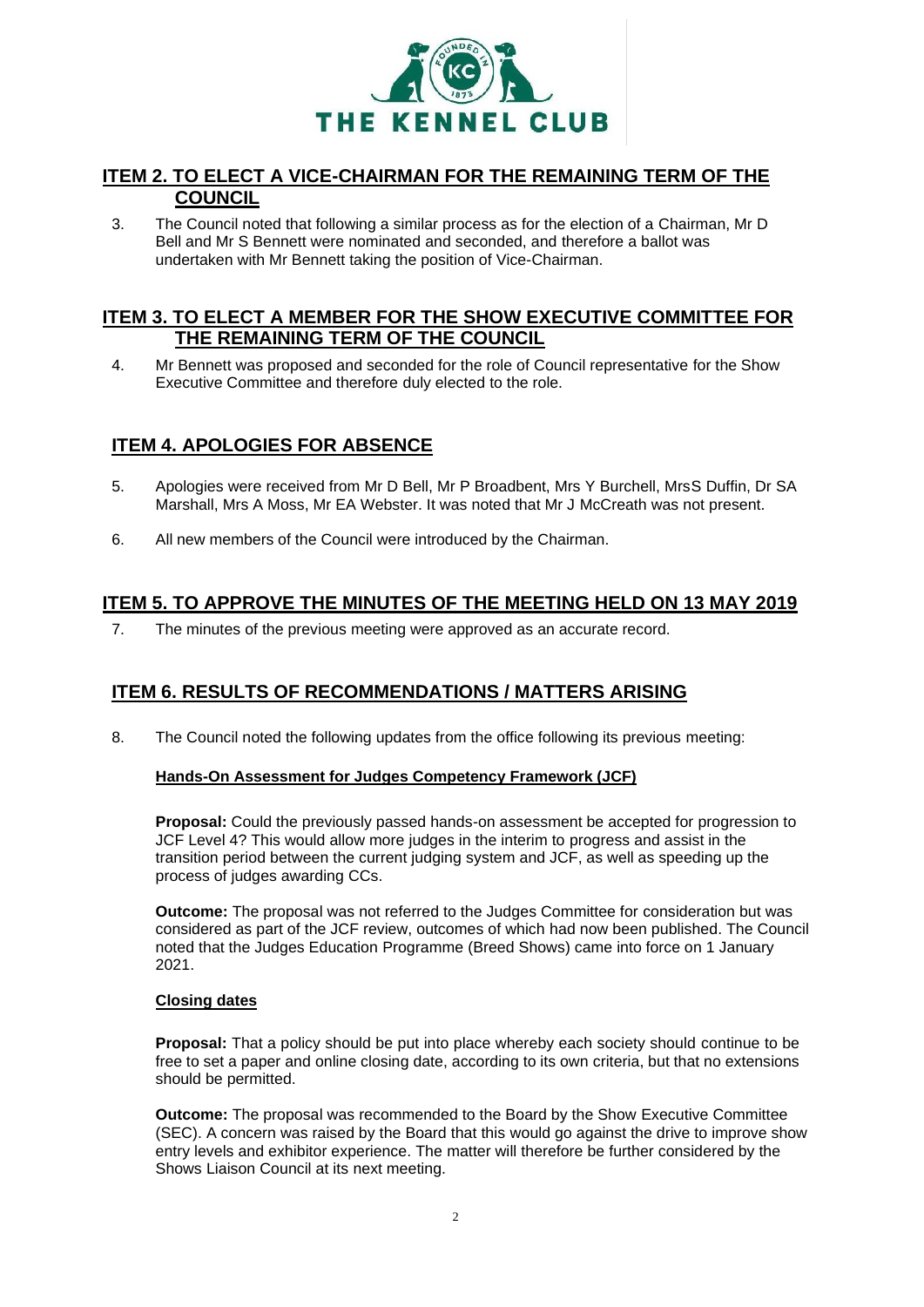

## **ITEM 7. UPDATE ON THE JUDGES EDUCATION PROGRAMME (BREED SHOWS)**

- 9. The Council noted the update regarding the Judges Education Programme(Breed Shows) (JEP).
- 10. A query was raised in relation to the Requirements of a Dog Show Judge (RDSJ) and Conformation and Movement seminars and, whether there had been any development in the plans for these to be given electronically. It was confirmed by the office that the RDSJ seminar was in the final stages of preparations and should be available electronically in the upcoming weeks. Following this, the possibility of offering an electronic Conformation and Movement seminar would be reviewed.
- 11. A query was raised regarding the implementation date of the JEP noting that the ongoing coronavirus pandemic may negatively affect the programme throughout 2021. It was confirmed that the Judges Committee had considered the implementation date in line with coronavirus and had directed that due to the original announcement regarding Level 1 criteria being made in 2017 there would be no amendment to the January 2021 effective date. It was further clarified that as part of the Independent Review Panel the criteria for many of the lower levels had been reduced from the original announcement.

## **ITEM 8. PROPOSALS**

**a. That regulations F(1)26.a and F(1)26.b Best Puppy in Show be amended as follows:**

'Where the Best of Breed, Best of Group, or Best in Show is a puppy, it should automatically be awarded Best Puppy in Breed, Best Puppy in Group or Best Puppy in Show respectively, **at the discretion of the judge.**'

'Where the Reserve Best of Breed, Reserve Best of Group, or Reserve Best in Show is a puppy, it should automatically be awarded Best Puppy in Breed,Best Puppy in Group or Best Puppy in Show respectively, **at the discretion of the judge.**' (Additions in bold)

- 12. The proposal was submitted by Mr D Coode, and presented by Miss Snook,who was of the view that the amendment would make the reasoning clearer should a puppy win Best in Show but not Best Puppy in Show where both competitions had separate judges.
- 13. A concern was raised regarding the proposed wording that appeared on the agenda. It was clarified that following further discussion at an area meeting it had been proposed that the word 'automatically' be removed from the regulation. A suggestion was made that the word 'should' be replaced with 'may'.
- 14. It was acknowledged that the actual basis of what a judge was permitted to do was not being amended and it was solely the wording which the Council wished to change in the interests of clarity. After some discussion, the Council agreed upon the following amended wording, which was subsequently proposed by Miss Snook, seconded by Mrs Chapman and therefore **recommended** the following amendments to the Committee for consideration:

#### F(1)26.a

'Where the Best of Breed, Best of Group, or Best in Show is a puppy, it shouldautomatically **may at the discretion of the judge** be awarded Best Puppy in Breed, Best Puppy in Group or Best Puppy in Show respectively.'(Additions in bold, Deletions struck through)

F(1)26.b

'Where the Reserve Best of Breed, Reserve Best of Group, or Reserve Best in Show is a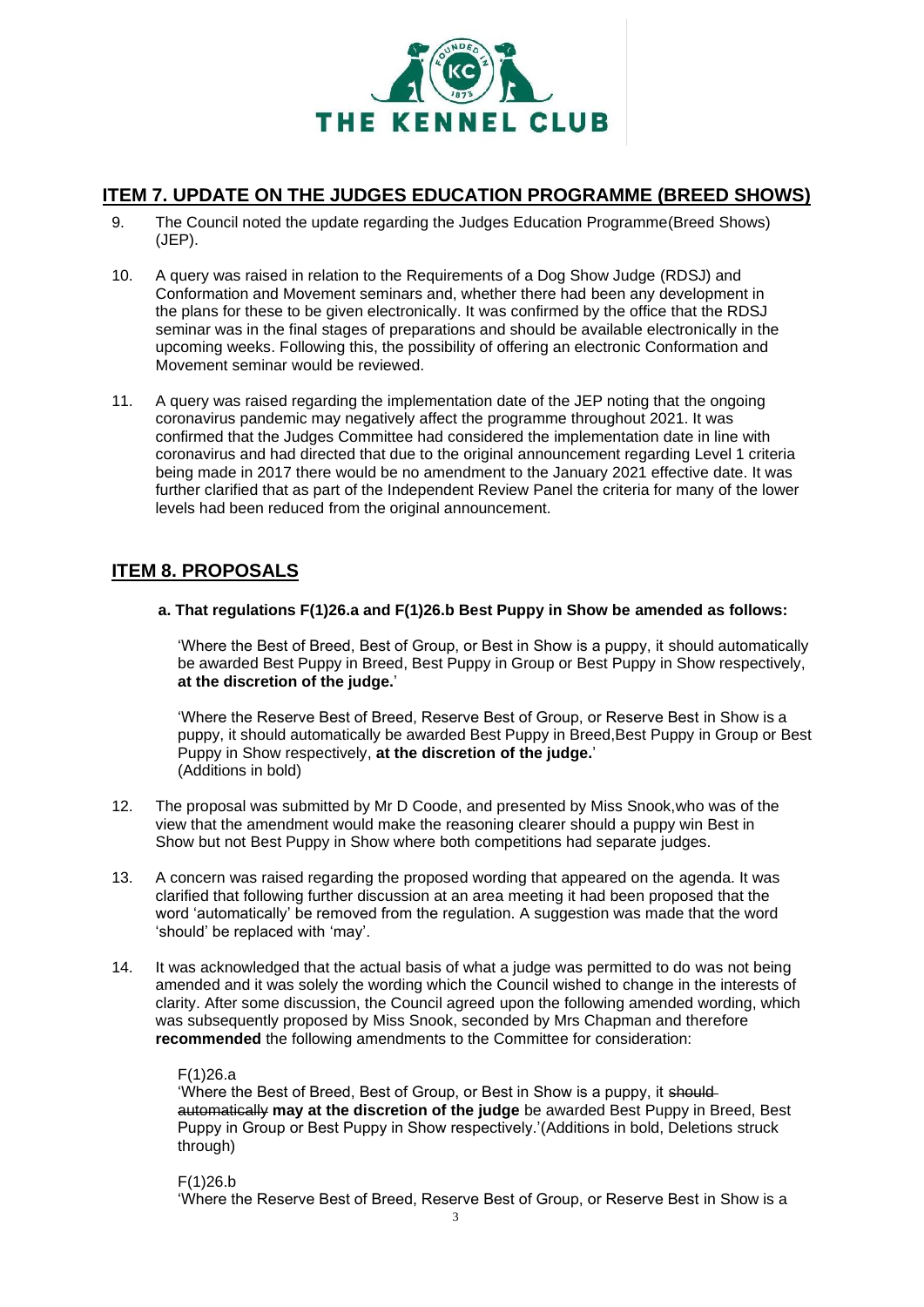

puppy, it should automatically **may at the discretion of the judge** be awarded Best Puppy in Breed, Best Puppy in Group or Best Puppy in Show respectively' (Additions in bold, Deletions struck through)

- **b. When a dog has been awarded three Reserve Challenge Certificates these could be upgraded to one Challenge Certificate. However, the dog must also have been awarded two Challenge Certificates via the usual route to be awarded the title of Champion/Show Champion. Each of the awards must have been awarded by a different judge, and one of which when the dog was over a year old.**
- 15. The proposal was made by, Mr E Webster and in his absence presented by Mrs Cawthera-Purdy, the Chair.
- 16. The Council was advised that this was a discussion item at its previous meeting and has now been brought back as a firm proposal. A number of queries were raised including whether only one of the Reserve Challenge Certificates (RCC) needed to be awarded after the dog was a year old or whether this would apply to all three RCCs. The office clarified that it was thought the proposal's intention was for one Challenge Certificate (CC) to be awarded after a dog was a year old however should the proposal be recommended to the Shows Executive Committee (SEC), this would need to be confirmed.
- 17. A further query was raised as to the implementation date, and whether it would be permissible for people to use RCCs won by dogs throughout the whole of its lifetime. The office clarified that it was unusual for the Kennel Club to back date new initiatives and therefore it would be likely that a date in the future would be selected.
- 18. A query was raised as to the wording of the proposal and if this would go on to be the regulation wording. It was confirmed the should the proposal go forward the regulation wording would need to be carefully considered to ensure clarity.
- 19. Disappointment was expressed that the proposal was noted as being from area 1, Scotland. As a representative from area 1 herself Mrs McManus expressed a different view that RCCs should only be upgraded if they were all won behind the same dog. Mrs Martin, a further representative from area 1, expressed a view that she too was unaware of this proposal prior to the meeting. It was clarified that this matter had been considered at the previous Council meeting and that all representatives should have been aware.
- 20. The office reminded the Council of the wording on a RCC in that the judge was signing to say the dog was worthy of becoming a Champion and therefore the necessity for all RCCs being won behind the same dog was questioned.
- 21. A view was expressed that the number of RCCs included within the proposal (three) was too low and that this should be increased to five or seven. It was noted that many members of the Council agreed with this view. It was acknowledged that some exhibitors found it very satisfying to win over another highly successful dog. It was suggested that a small group may need to take the proposal away and further consider the number of RCCs required.
- 22. A suggestion was raised that the number of RCCs required to upgrade into a CC be proportionate to the Stud Book Band (SBB) of the breed. For example, a SBB E breed may need three RCCs and a SBB B breed may need 7. A view was expressed that this would not be a fair criterion to implement.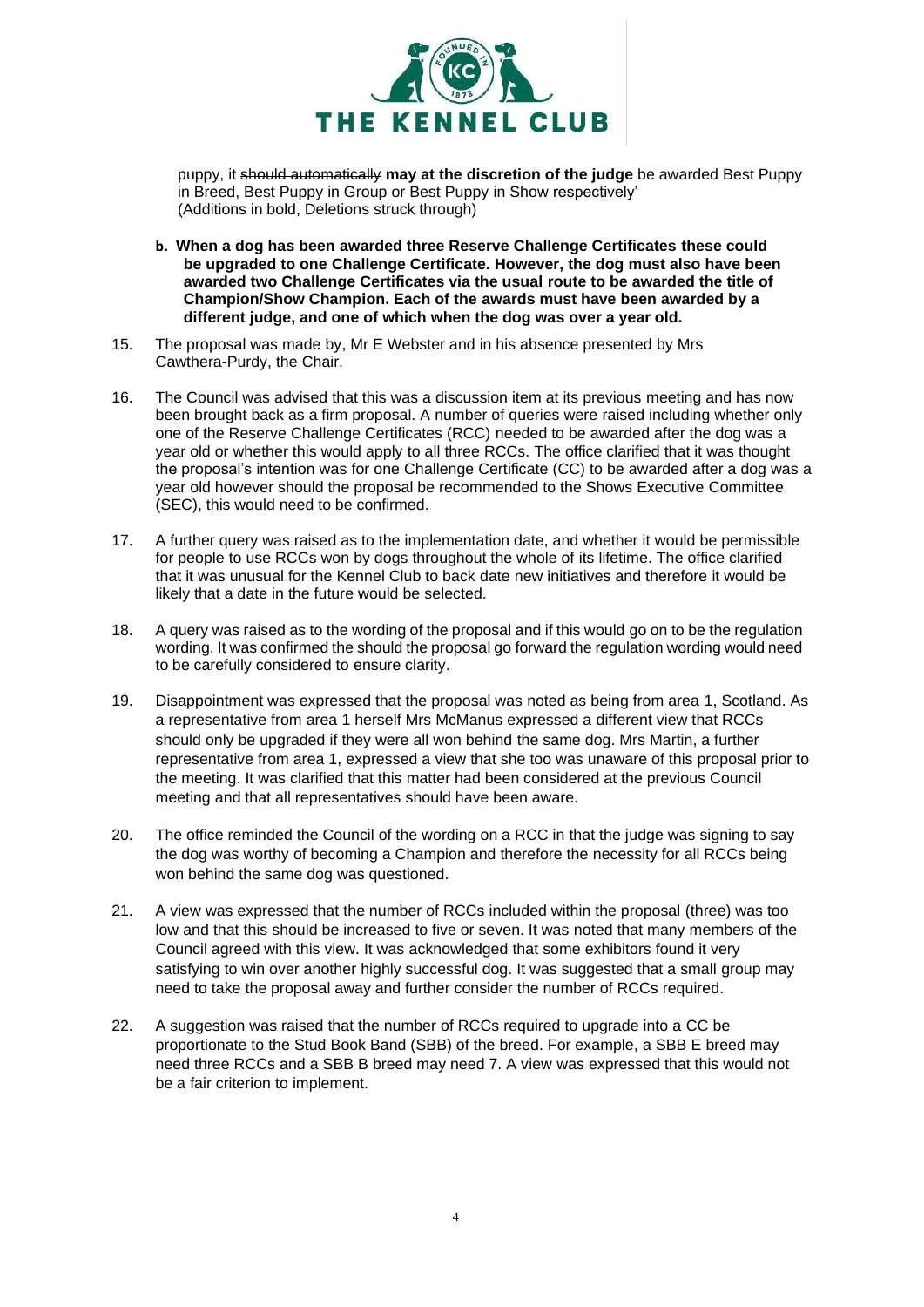

- 23. A concern was raised that it may be confusing for exhibitors to need to remember which dog was awarded the CC each time they won a RCC. It was noted that the office would need to implement a system to keep track of this.
- 24. After a lengthy discussion on the points raised the Council undertook a vote on the proposal of three RCCs and an amended proposal of five RCCs. The Council noted the outcome of the vote in that the amended proposal of a dog needing to be awarded five RCCs to allow them to be upgraded into a CC would be **recommended** to the Shows Executive Committee (SEC).

## **ITEM 9. DISCUSSION ITEMS**

- **a. Best in Show and Reserve Best in Show at breed club open shows should become Crufts qualifiers.**
- 25. The discussion item was submitted by Mrs A Moss and, in her absence presented by the Chair.
- 26. A suggestion was raised that Best Puppy and Reserve Best Puppy in Show should also qualify. A further suggestion was raised that Best Dog and Best Bitch/Best Opposite Sex should also qualify. It was noted that the majority of dogs which win these awards at breed club open shows would go on to qualify for Crufts in the usual way. A query was raised as to whether there was a need to over complicate the item, noting that it would be good to support breed club open shows.
- 27. After a short discussion the Council expressed agreement with the item and requested that it be brought back as a proposal to the next meeting.
	- **b. Challenge Certificate winners to be eligible to compete in match competitions in their own special class. They would not be eligible to compete for Best in Match/Best Puppy in Match.**
- 28. The discussion item was submitted and presented by Miss Snook. The Council noted the reasons for the item including supporting societies and allowing up and coming judges to gain hands on experience with CC winning dogs.
- 29. After a concise explanation of the reasoning behind the item the Council was in support of the item and Miss Snook undertook to submit a proposal for the next meeting.

#### **c. That any dog regardless of age is eligible to gain points towards their Show Certificate of Excellence if competing in an adult class.**

- 30. The discussion item was submitted and presented by Mr Bennett.
- 31. It was noted that a dog could win the same awards as a puppy/junior but would not be able to claim any points for this.
- 32. It was clarified that the Show Certificate of Excellence (ShCEx) award was an initiative that came from the Dog Show Promotion Working Party (DSPWP) and the rationale behind the award being only for dogs over the age of 18 months was to encourage exhibitors to attend open shows throughout a dog's lifetime. It was hoped that in turn this would offer support to the open show societies.
- 33. There was some mild support although many members of the Council understood and agreed with the original rationale. Mr Bennett undertook to relay this to his region.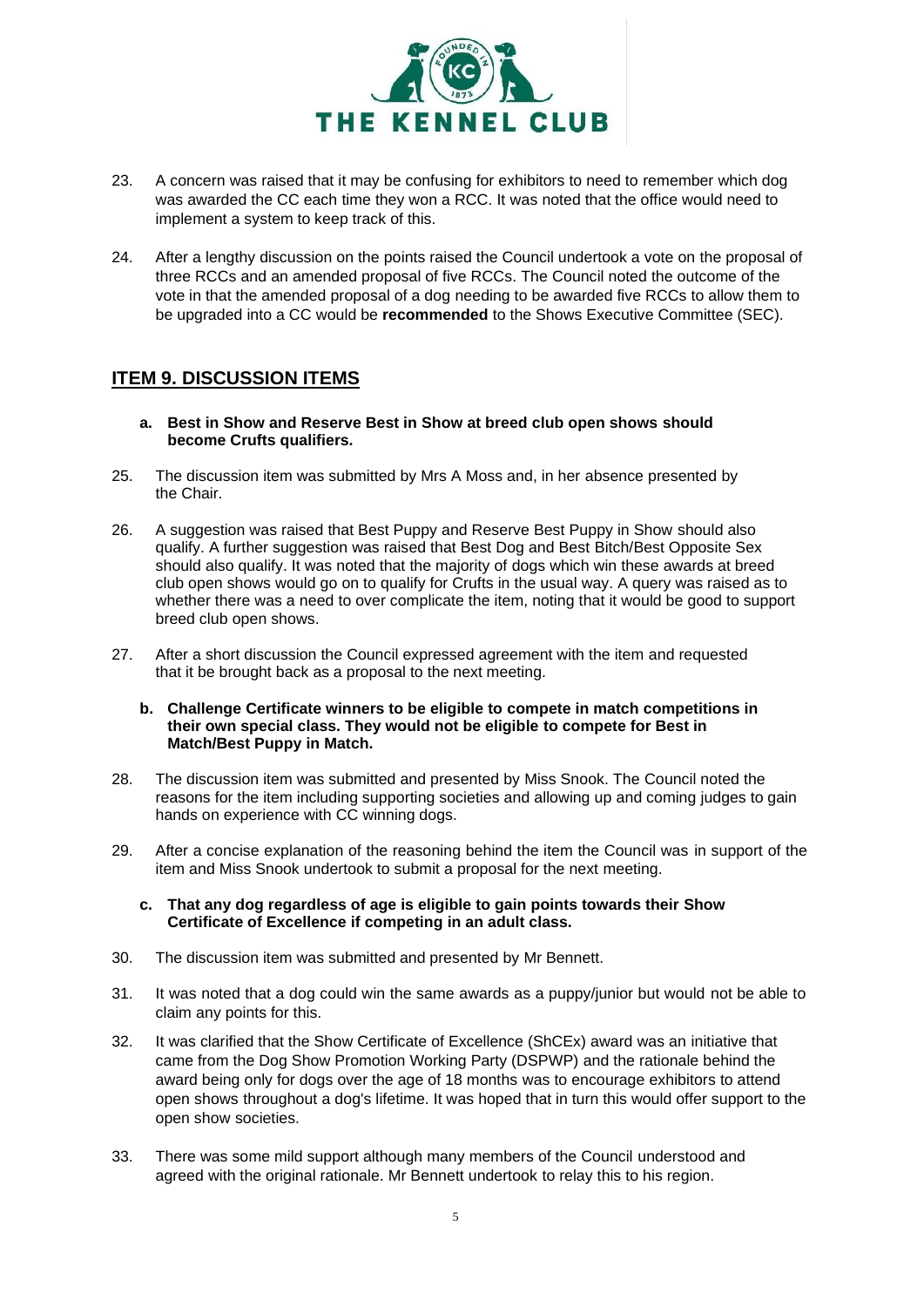

- **d. Regulations to be amended regarding Best in Show (BIS) and Best Puppy in Show (BPIS). It is felt that a Best of Breed (BOB) winner competing in the groups has already beaten all other dogs in that breed regardless of age.**
- 34. The discussion item was submitted by Mr Bennett. The Council noted as the proposal included within item 8.a was recommended for consideration by the Committee there was no need for this matter to be discussed.
	- **e. That class averages for general open shows running more one show per year be withdrawn.**
- 35. The discussion item was submitted and presented by Mr Bennett.
- 36. Mr Bennett noted that it was the view of his area that so long as a show is financially viable, and the society was happy and able to run it there should be no regulations preventing this.
- 37. The Council expressed a view that it agreed with Mr Bennett. It was noted that this matter had been discussed previously by both the Council and the SEC in relation to Scotland and Cornwall and that the 4 per class average was reduced to 3.5 for the whole of the UK for a twoyear trial period. It was further noted that due to COVID-19 this trial would not give significant results and therefore the matter of an extension for the trial was due to be discussed by SEC later in the year.
- 38. After a short discussion the Council voted on the matter. It was noted that a clear majority supported the matter and therefore it was **recommended** for consideration by the SEC at the earliest opportunity.

#### **f. Import and Rare Breeds be exempt from regulation F(A)8 at the irrelevant breed club shows.**

'No dog is eligible for exhibition at a Limited Show or Match competition which has won a Challenge Certificate or obtained any award that counts towards the title of Champion under the rules of any governing body recognised by the Kennel Club e.g. CACIB, CAC, Green Star.'

- 39. The discussion item was submitted and presented by Mr Bennett.
- 40. It was noted that many Imported Register Breeds and Rare Breeds are shown in other countries and therefore gain awards such as CACIBs which eliminated them from their breed club shows in the UK. It was acknowledged that this was not helpful to the show scene and that the Council wanted to offer as much support to breed clubs as possible.
- 41. A query was raised as to whether this should only be relevant for UK dogs to prevent overseas exhibitors bringing their dogs over for these shows.
- 42. The Council expressed much support for the matter and therefore after a short discussion Mr Bennett, Miss Snook and Mrs Chapman undertook to consider some details and bring the matter back to the next meeting as a proposal.

#### **g. That the offer of more training be given towards secretaries and show managers. Particularly for those that are new.**

43. The discussion item was submitted by Mr Bennett and presented by the Chair.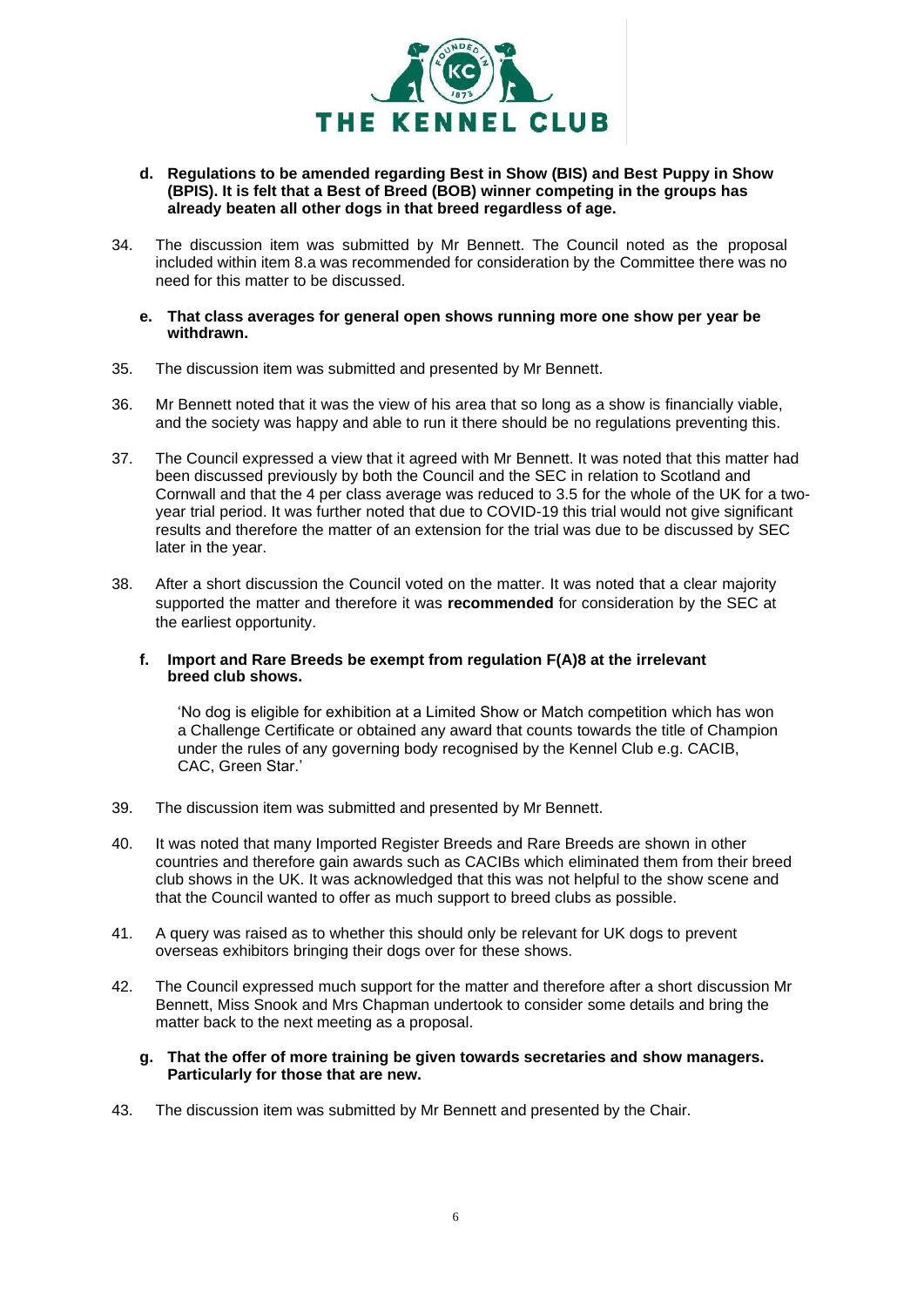

44. It was noted that the Council was in full support of offering further training and support to new show secretaries and show managers. Mrs Cawthera-Purdy informed the Council that The Kennel Club was currently considering producing something similar to the Guide of Secretaries on the Kennel Club Academy. It was noted that although there was no date for this, it was a matter which was already being considered by the relevant departments and therefore did not require the Council's discussion.

#### **h. That the 'Have a Go Dog Show' be expanded and where possible be given the opportunity to be conducted at open shows.**

- 45. The discussion item was submitted and presented by Mr Bennett.
- 46. Mr Bennett noted that Mrs Chapman successfully ran several of the Have a Go events at the all-breed championship shows and therefore requested some further information. Mrs Chapman explained that a lot of work went into the events and that it would not be possible to run a like-for-like event at the majority of open shows.
- 47. It was acknowledged that The Kennel Club provided the participants with a copy of the Beginners Guide to Dog Showing booklet, which was available as a PDF on the website, and should any open show societies wish to run a similar event they should be able to provide this to their members.
- 48. It was suggested that open show societies may be able to nominate a committee member/volunteer to be on hand for help and advice for any new exhibitors at the show. The Council was in agreement that it did not wish for the matter to be brought back to the next meeting.
	- **i. Non Challenge Certificate (CC) breeds and Any Variety Imported Breed Register dogs be eligible for the Junior Warrant, or similar equivalent, and therefore be able to gain a Stud Book number. Rare breeds are in- between imported and CC breeds, they feel in limbo. They are able to collect ShCEx points, however points towards JW would give rare breeds the recognition they are requesting. Some rare breeds can stayon the rare breed register for a number of years before being awarded championship status.**
- 49. The discussion item was submitted and presented by Mr Bennett.
- 50. Mr Bennett noted that currently these breeds had no way of gaining a Stud Book Number (SBN). The office clarified that Mr Bennett was correct in that Imported Register Breed and Rare Breeds (breeds not allocated championship status) were unable to gain a SBN though dog showing. It was further noted that should this be recommended a number of regulation updates would be necessary.
- 51. It was acknowledged that currently the Junior Warrant (JW) entitled dogs to a SBN but the Veteran Warrant (VW) did not. It was noted that the current JW criteria required a number of points to be awarded at shows which had CCs on offer for the breed, which was not possible for Imported Register and Rare Breeds.
- 52. A suggestion was raised that a different type of warrant for these breeds may be better than adapting the current JW, noting the Imported Register Breeds would be gaining points though Any Variety classes. Mr Bennett alongside Mrs Walmsley and Mrs Chapman undertook to consider this and bring a proposal to the next meeting.
	- **j. At present the onus of whether a judge physically checks an exhibit's dentition lies with the judge.**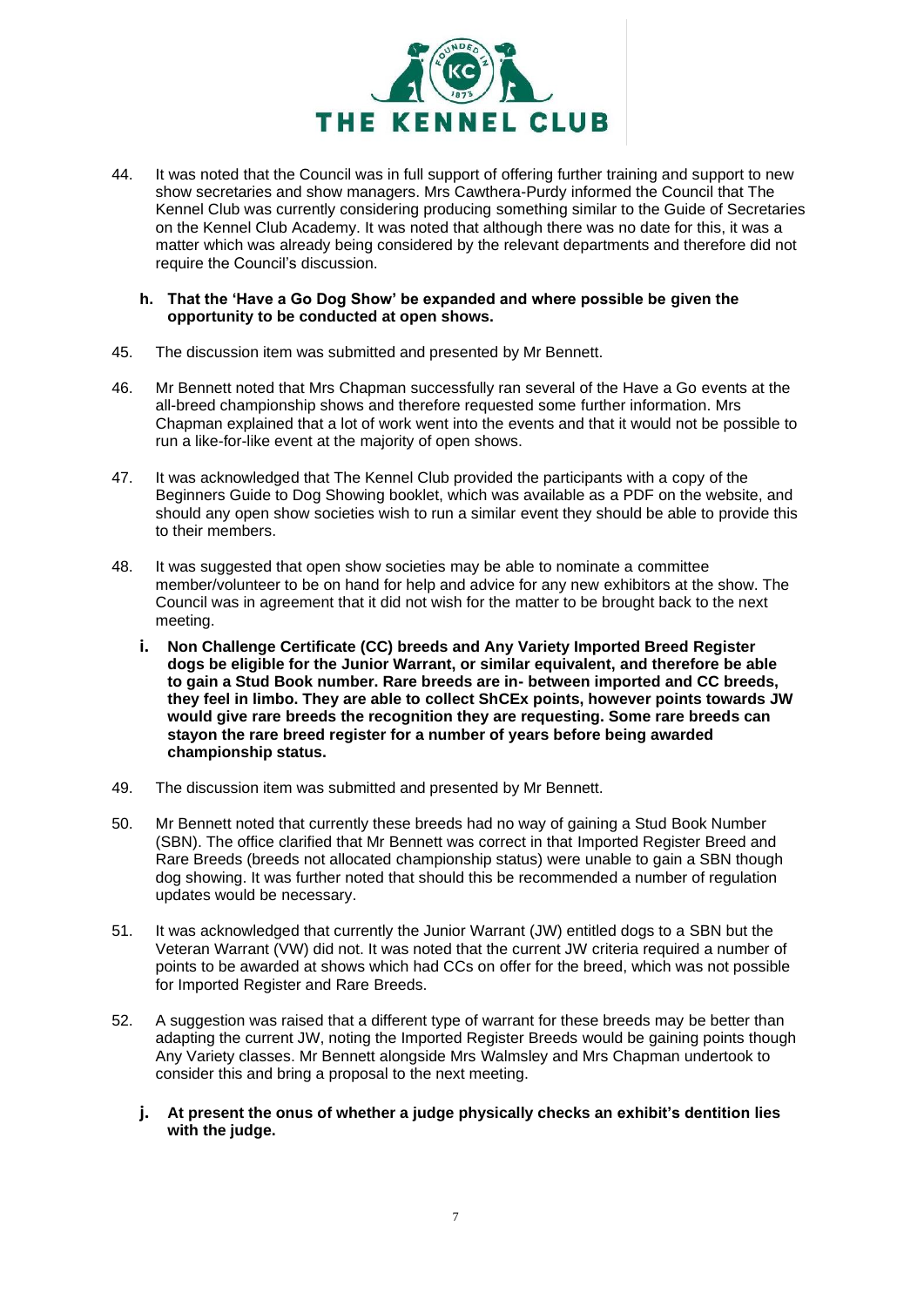

- 53. The discussion item was submitted by Mr Webster and presented by the Chair.
- 54. It was noted that the judge is in control of the ring and although custom and practice is that the judge looks at a dog's dentition should an exhibitor request to do this themselves it was thought that most judges would allow this. It was noted that the COVID-19 guidance suggested that exhibitors show their own dog's teeth.
- 55. It was acknowledged that Young Kennel Club/Junior Handlers are often asked to show their dog's teeth and it would be hoped that many training classes would start to introduce this within their classes.
- 56. It was further acknowledged that some dogs can be put off by a judge handling their mouth and it may be better for the handler to do this.
- 57. Overall, the Council was in support of the matter and wished for its views to be known. It was noted that the minutes would be available on the website in the hope that societies become aware of the Council's views and over time custom and practice may change.
	- **k. The Kennel Club consider supplying a judge's badge once a person is approved to judge. This badge would include the judge's unique ID number and name and should be worn for all judging appointments.**
- 58. The discussion item was submitted by The Late Mrs Marshall and presented by Mrs Cawthera-Purdy.
- 59. It was noted that this matter had been discussed a number of times and had not received majority support. It was further noted that cost for personalisation and the number of badges that would be required were factors for the lack of support. It was acknowledged that judges were not allocated a judge's numberuntil a CC appointment had been considered by the Judges Committee.
- 60. It was acknowledged that judges at Kennel Club organised events received a Kennel Club badge similar to judges at other individual rosettes.
- 61. It was noted that the matter was raised to reduce cost for societies. It was further noted that there was some support for the idea of having a generic badge, it was suggested that judges may be able to get these engraved on the back should they wish to.
- 62. Mr Ord and Mrs McLauchlan undertook to bring the matter back as a proposal.It was noted that when the badge should be worn and, whether judges should be penalised for forgetting or losing their badge should be included within the proposal.

## **ITEM 10. ANY OTHER BUSINESS**

Reminder of Council Procedures

63. The office issued a reminder of Council procedures to assist the new Council members.

## Second Council Meeting

- 64. It was requested that moving forward a second Council meeting be held in the Autumn. It was noted that one meeting per year could be held remotely and one in person.
- 65. The office clarified that the reason for one meeting was often the amount of business to be considered and the length of time it takes to have area meetings. It was reiterated that the Council meetings would be more proactive if there were more proposals than discussion items.